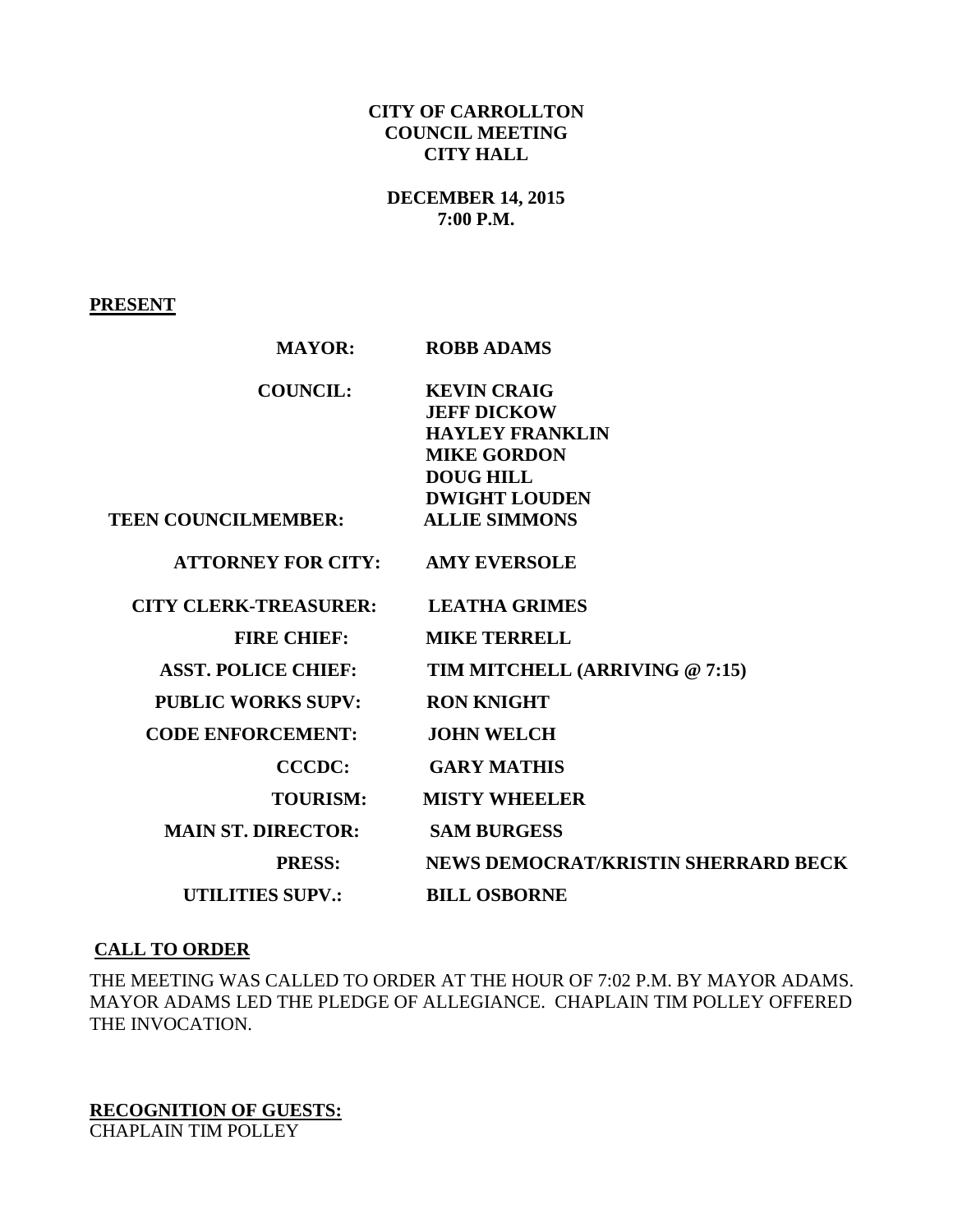JOHN COX BILL WELTY

MR. COX ADDRESSED COUNCIL CONCERNING THE CODE ENFORCEMENT BOARD'S DECISION TO PLACE A LIEN ON HIS PROPERTY. HE WAS ASKING FOR THE OPPORTUNITY TO MEET WITH THE BOARD AGAIN AS HE WAS A DAY LATE AND MISSED THE PREVIOUS MEETING. HE FELT THEY COULD COME TO AN AGREEMENT. THE MAYOR SAID THEY WOULD GIVE HIM THAT OPPORTUNITY AT THEIR NEXT SCHEDULED MEETING ON 12/28 AT 1:00 P.M.

## **APPROVAL OF MINUTES: REGULAR MEETING: 11/23/2015**

**THE MOTION WAS MADE BY COUNCILMAN GORDON AND SECONDED BY COUNCILMAN CRAIG AND DULY CARRIED TO ACCEPT THE MINUTES AS PRESENTED FOR THE REGULAR MEETING OF 11/23/15.**

**AYES 6 NAYS 0**

**2 ND READING: ORDINANCE #2015-21: CREATING A NEW SECTION OF THE ZONING CODE TO ADD SITE DEVELOPMENT REQUIREMENTS** ATTORNEY FOR THE CITY, AMY EVERSOLE, READ THE ORDINANCE.

THE MAYOR SAID HE STILL HAD RESERVATIONS CONCERNING RESIDENTIAL DEVELOPMENT AND HOW THIS COULD AFFECT THAT BUT HE ALSO THOUGHT IT WAS EXACTLY WHAT WAS NEEDED FOR COMMERCIAL DEVELOPMENT. AFTER DISCUSSING HIS CONCERNS WITH AMY EVERSOLE AND JOHN WELCH EARLIER IN THE DAY, JOHN SAID P&Z COULD OVERRIDE IT FOR RESIDENTIAL.

**THE MOTION WAS MADE BY COUNCILMAN LOUDEN AND SECONDED BY COUNCILMAN HILL AND DULY CARRIED TO ADOPT ORDINANCE #2015-21: CREATING A NEW SECTION OF THE ZONING CODE TO ADD SITE DEVELOPMENT REQUIREMENTS.**

**AYES 6 NAYS 0**

#### **APPOINTMENTS:**

ASHLEY FROMAN TOURISM TERM ENDS: 12/31/18 MALCOLM CARRACO PLANNING & ZONING TERM ENDS: 12/31/19 SAM BURGESS BOARD OF ADJUSTMENTS TERM ENDS: 12/31/19 JIM RICHEY DESIGN REVIEW BOARD TERM ENDS: 12/31/17 JIM SUPPLEE CODE ENFORCEMENT/NUISANCE TERM ENDS: 12/31/18 MARY FRANCES MEFFORD CODE ENFORCEMENT/NUISANCE TERM ENDS: 12/31/18 NANCY JO GROBMYER URBAN FORESTRY COMMISSION TERM ENDS: 12/31/18 CAROLYN GLAUBER URBAN FORESTRY COMMISSION TERM ENDS: 12/31/18

**THE MOTION WAS MADE BY COUNCILMAN CRAIG AND SECONDED BY COUNCILWOMAN FRANKLIN AND DULY CARRIED TO APPROVE THE RE-**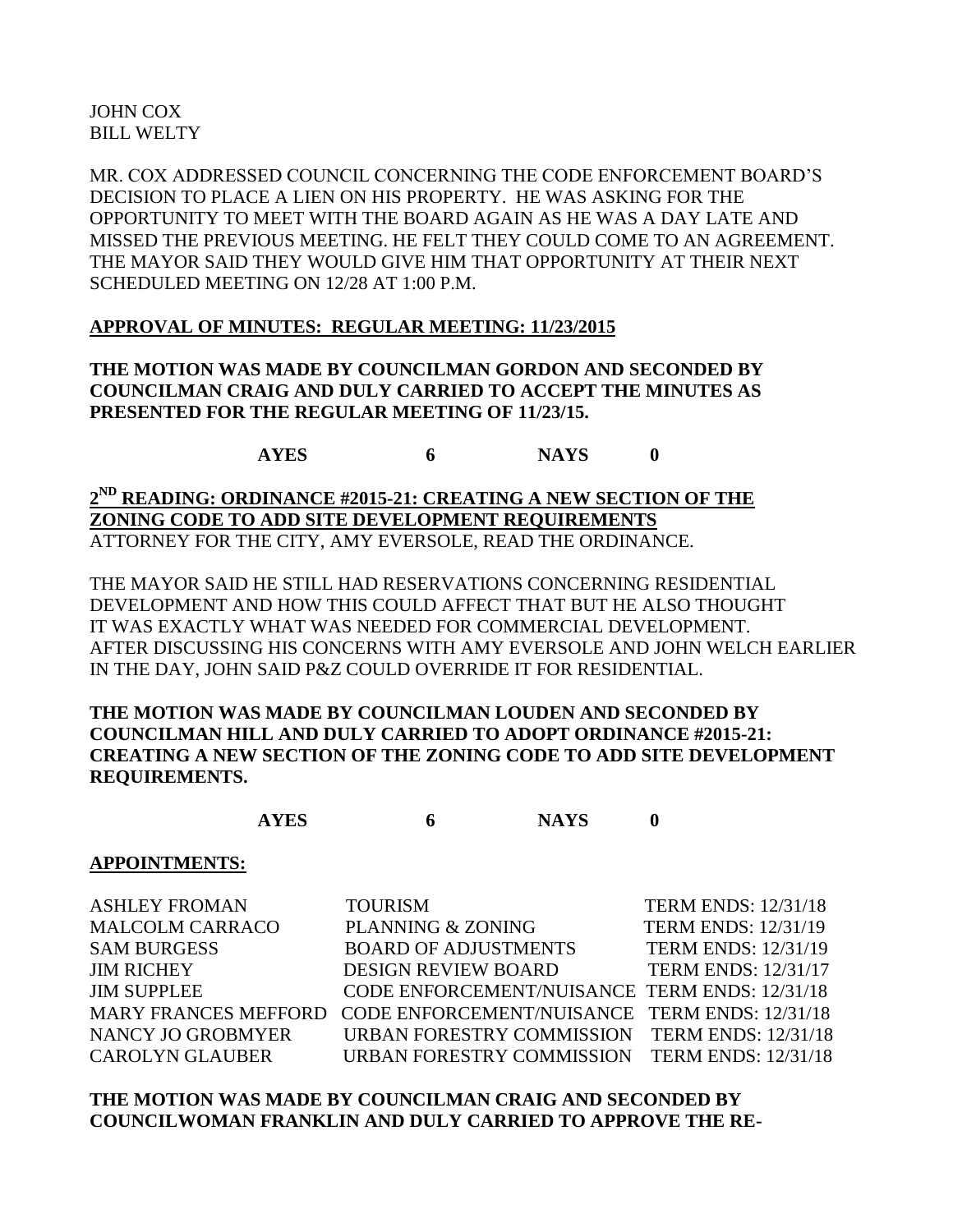**APPOINTMENTS TO THE VARIOUS BOARDS LISTED ABOVE AS RECOMMENDED BY THE MAYOR.**

# **AYES 6 NAYS 0**

## **DEPARTMENT REPORTS:**

**A. TEEN COUNCIL –** ALLIE SIMMONS REPORTED THAT 14,867 CANNED FOOD ITEMS WERE COLLECTED BY THE SCHOOL DISTRICT FOR THE FOOD PANTRY. THIS IS FINALS WEEK. THIS WILL BE ALLIE'S LAST MEETING AS THE TEEN REPRESENTATIVE. THE MAYOR PRESENTED HER WITH A PLAQUE FOR HER SERVICE.

**B. PUBLIC WORKS** – RON KNIGHT, PUBLIC WORKS SUPERVISOR, SAID THE SALT EQUIPMENT IS READY TO GO WHEN NEEDED. THEY HAVE BEEN WORKING ON BUILDING A ROAD AT THE NEW PROPERTY.

**C. UTILITIES –** BILL OSBORNE, CARROLLTON UTILITIES SUPVERVISOR, REPORTED THAT NATURAL GAS IS REALLY CHEAP RIGHT NOW AND THERE IS A RECORD AMOUNT IN STORAGE. THEY HAVE JUST WRAPPED UP A REALLY BUSY SUMMER. AND CURRENTLY HAVE QUITE A FEW NEW GAS SERVICE REQUESTS THEY ARE WORKING ON.

**D. CCCDC** – GARY MATHIS, THE NEW EXECUTIVE DIRECTOR, WAS ATTENDING HIS FIRST COUNCIL MEETING. HE IS ALREADY WORKING ON 3 GRANTS. ONE IS THE \$100,000 GRANT FOR THE BOW BRIDGE. TWO RESOLUTIONS WERE NEEDED FOR THAT GRANT.

# **RESOLUTION 2015-28: AUTHORIZING HISTORIC BOW BRIDGE RESTORATION AGREEMENT**

ATTORNEY FOR THE CITY, AMY EVERSOLE, READ THE RESOLUTION.

**THE MOTION WAS MADE BY COUNCILMAN LOUDEN AND SECONDED BY COUNCILMAN DICKOW AND DULY CARRIED TO ADOPT RESOLUTION 2015-28: AUTHORIZING HISTORIC BOW BRIDGE RESTORATION AGREEMENT.**

**AYES 6 NAYS 0**

**RESOLUTION 2015-29: ADOPTING PROVISION OF KRS 45A.740, 45A.745, AND 45A.750 FOR BOW BRIDGE PROJECT**

ATTORNEY FOR THE CITY, AMY EVERSOLE, READ THE RESOLUTION.

**THE MOTION WAS MADE BY COUNCILMAN DICKOW AND SECONDED BY COUNCILMAN LOUDEN AND DULY CARRIED TO ADOPT RESOLUTION 2015-29: ADOPTING PROVISION OF KRS45A.740, 45A.745, AND 45A.750 FOR BOW BRIDGE PROJECT.**

**AYES 6 NAYS 0**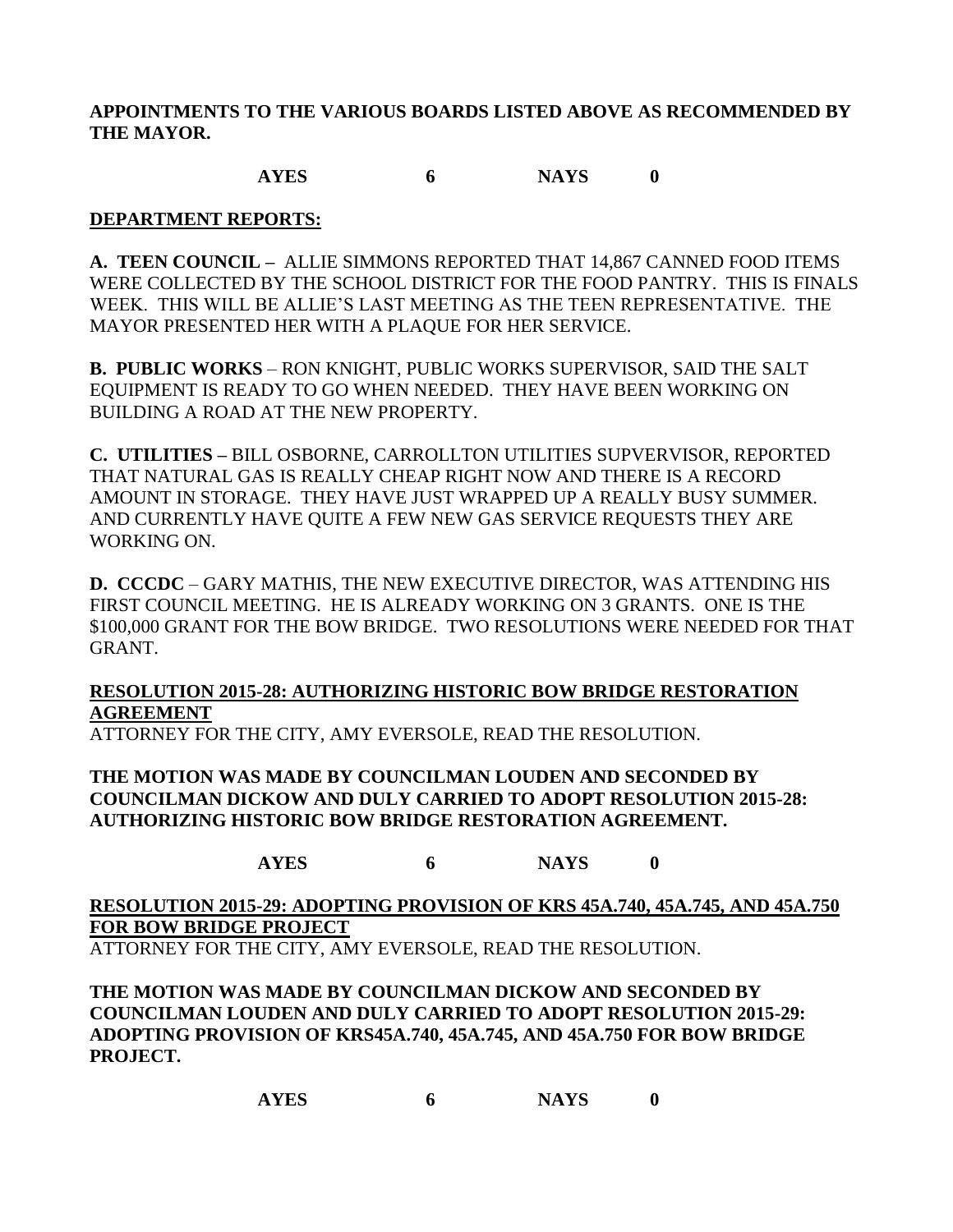ANOTHER GRANT HE IS INVOLVED WITH IS THE \$52,000 RIVERWALK PHASE 2 GRANT. HE IS ALSO WORKING ON A LAND, WATER AND CONSERVATION GRANT. HE WILL BE WORKING WITH THE FIRE CHIEF ON A POSSIBLE GRANT FOR A LADDER TRUCK.

**E. TOURISM –** MISTY WHEELER, TOURISM DIRECTOR, SAID SHE WOULD BE ATTENDING 3 TRADE SHOWS IN JANUARY. SHE ALSO SUBMITTED 3 REQUESTS TO USE POINT PARK FOR 2016.

1. USA BASSIN TOURNAMENT ON 5/22/16. **THE MOTION WAS MADE BY COUNCILWOMAN FRANKLIN AND SECONDED BY COUNCILMAN DICKOW AND DULY CARRIED TO APPROVE THE REQUEST TO USE POINT PARK 5/22/16 FOR THE USA BASSIN TOURNAMENT.**

**AYES 6 NAYS 0**

2. 2 RIVERS BASS TOURNAMENT ON 7/16 & 7/17/16. **THE MOTION WAS MADE BY COUNCILMAN GORDON AND SECONDED BY COUNCILWOMAN FRANKLIN AND DULY CARRIED TO APPROVE THE REQUEST TO USE POINT PARK 7/16 & 7/17/16 FOR THE 2 RIVERS BASS TOURNAMENT.**

**AYES 6 NAYS 0**

**3.** BANDS & BBQ ON 9/15-9/17/16.

**THE MOTION WAS MADE BY COUNCILWOMAN FRANKLIN AND SECONDED BY COUNCILMAN DICKOW AND DULY CARRIED TO APPROVE THE REQUEST TO USE POINT PARK 9/15-9/17/16 FOR BANDS & BBQ.**

**AYES 6 NAYS 0**

**F. POLICE DEPARTMENT –** TIM MITCHELL, ASSISTANT POLICE CHIEF, SAID THAT SHOP WITH A COP WILL BE HELD ON 12/17. THE PICTURES WITH SANTA WERE A SUCCESS WITH AROUND 100 PHOTOS TAKEN. THE LAST HIRE FOR DISPATCH WILL BE GOING TO TRAINING IN JANUARY AND HOPEFULLY ANOTHER PERSON WILL BE HIRED BY THEN.

**G. FIRE DEPARTMENT –** MIKE TERRELL, FIRE CHIEF, REPORTED THERE HAVE BEEN 110 RUNS FOR THE YEAR SO FAR WHICH AVERAGES ABOUT 10 PER MONTH. WEDNESDAY NIGHT WILL BE THE ANNUAL FIREFIGHTERS CHRISTMAS DINNER. THE WHITE CASTLE CRAVEMOBILE WAS AT THE KROGER PARKING LOT SATURDAY AND SOLD OVER 3,000 HAMBURGERS.

**H. CODE ENFORCEMENT –** JOHN WELCH RECENTLY ATTENDED TRAINING IN ELIZABETHTOWN ON ABANDONED & BLIGHTED BUILDINGS. HE WENT OVER SOME OF THE HIGHLIGHTS OF HIS REPORT.

**I. CLERK –TREASURER –** NOTHING TO REPORT.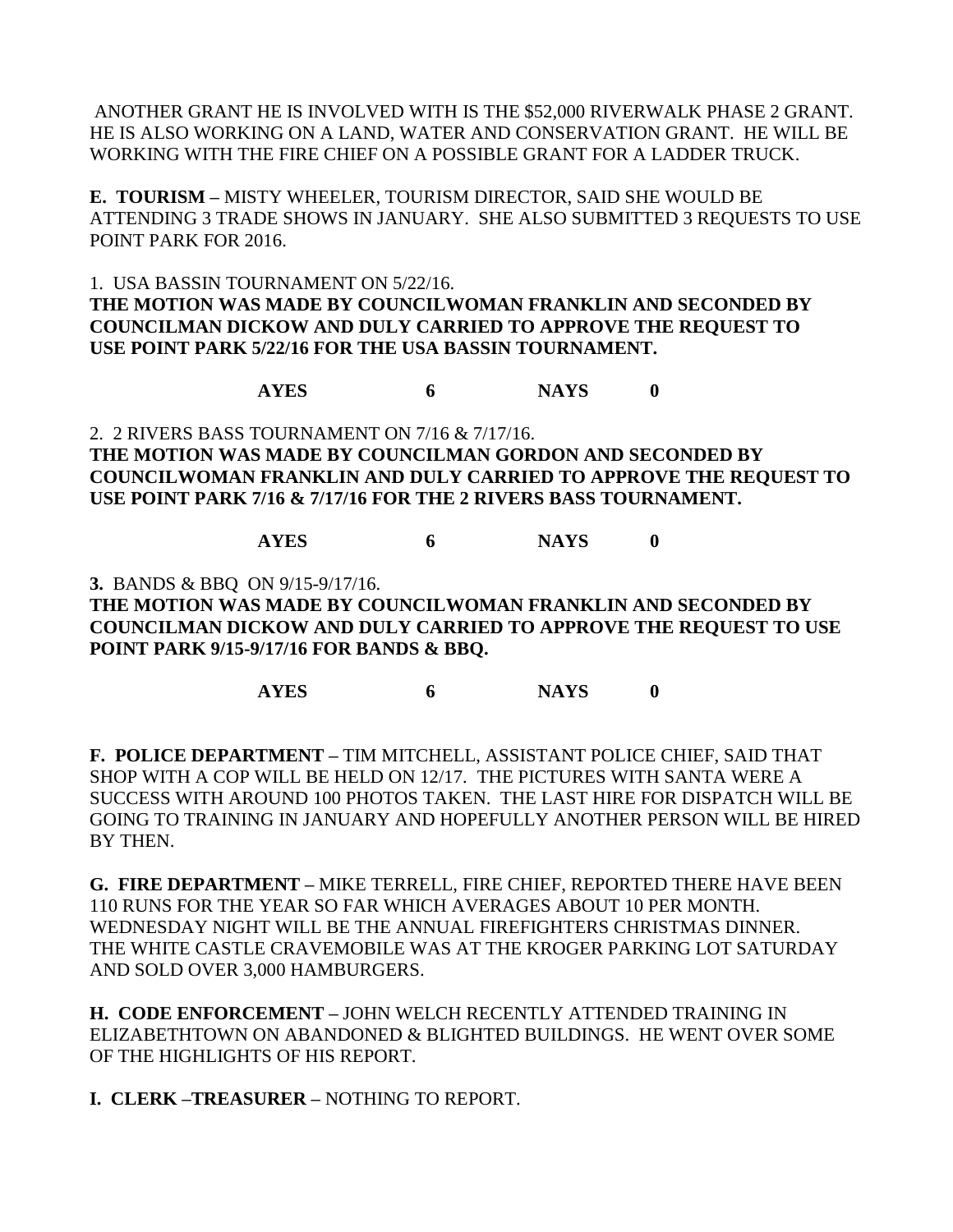**J. MAIN STREET –** SAM BURGESS, MAIN STREET DIRECTOR, REVIEWED THE REINVESTMENT STATISTICS THAT HE DOES EVERY YEAR. HE SAID THEY WERE ENDING THE EVENTS IN 2015 ON A POSITIVE NOTE. A CHRISTMAS CARROLL WAS WELL ATTENDED. THERE WERE 37 ENTRIES IN THE BAKE-OFF.

**K. ATTORNEY -** NOTHING TO REPORT.

# **MAYOR'S REPORTS**

- A. THE CITY EMPLOYEE LUNCHEON WILL BE TOMORROW AT CITY HALL.
- B. SHOP WITH A COP WILL BE THURSDAY, 12/17.
- C. THERE WILL BE NO COUNCIL MEETING, 12/28. IF THERE IS A NEED, A SPECIAL MEETING COULD BE CALLED.
- D. THE STREETSCAPE PROJECT (THE RELOCATION OF THE LIGHT POLES ON MAIN ST.) IS JUST ABOUT READY TO BE ADVERTISED FOR BIDS. ADVERTISING FOR BIDS COULD BE DELAYED DUE TO COORDINATING WITH CARROLLTON UTILITIES ABOUT NEW WATER LINES.

 **EXECUTIVE SESSION PER KRS 61.810:PROPOSED OR PENDING LITIGATION THE MOTION WAS MADE BY COUNCILMAN LOUDEN AND SECONDED BY COUNCILMAN GORDON AND DULY CARRIED TO GO INTO EXECUTIVE SESSION TO DISCUSS PROPOSED OR PENDING LITIGATION ON BEHALF OF THE CITY PURSUANT TO KRS 61.810(1)(c) BECAUSE OF ATTORNEY CLIENT PRIVILEGE AND FOR DELIBERATIONS ON THE FUTURE ACQUISITION OF REAL PROPERTY BY THE CITY PURSUANT TO KRS 61.810(1)(b) BECAUSE PUBLICITY IS LIKELY TO AFFECT THE VALUE OF THE PROPERTY AT THE HOUR OF 8:15 P.M.**

**AYES 6 NAYS 0**

**BILL WELTY AND BILL OSBORNE WERE ASKED TO JOIN THE EXECUTIVE SESSION.**

**THE MOTION WAS MADE BY COUNCILMAN LOUDEN AND SECONDED BY COUNCILMAN GORDON AND DULY CARRIED TO RETURN FROM EXECUTIVE SESSION AT THE HOUR OF 9:15 P.M.**

**AYES 6 NAYS 0**

BEFORE THE ATTORNEY READ THE RESOLUTION, BILL WELTY, ANNOUNCED THAT HE WAS REPRESENTING BOTH PARTIES IN A POSSIBLE REAL ESTATE TRANSACTION.

ATTORNEY FOR THE CITY,AMY EVERSOLE, READ RESOLUTION 2015-30: AUTHORIZING MAYOR TO PURCHASE PROPERTY WITHIN THE CITY LIMITS FOR THE CITY OF CARROLLTON.

**THE MOTION WAS MADE BY COUNCILMAN LOUDEN AND SECONDED BY COUNCILMAN DICKOW AND DULY CARRIED TO ADOPT RESOLUTION 2015-30: AUTHORIZING MAYOR TO PURCHASE PROPERTY WITHIN THE CITY LIMITS FOR THE CITY.**